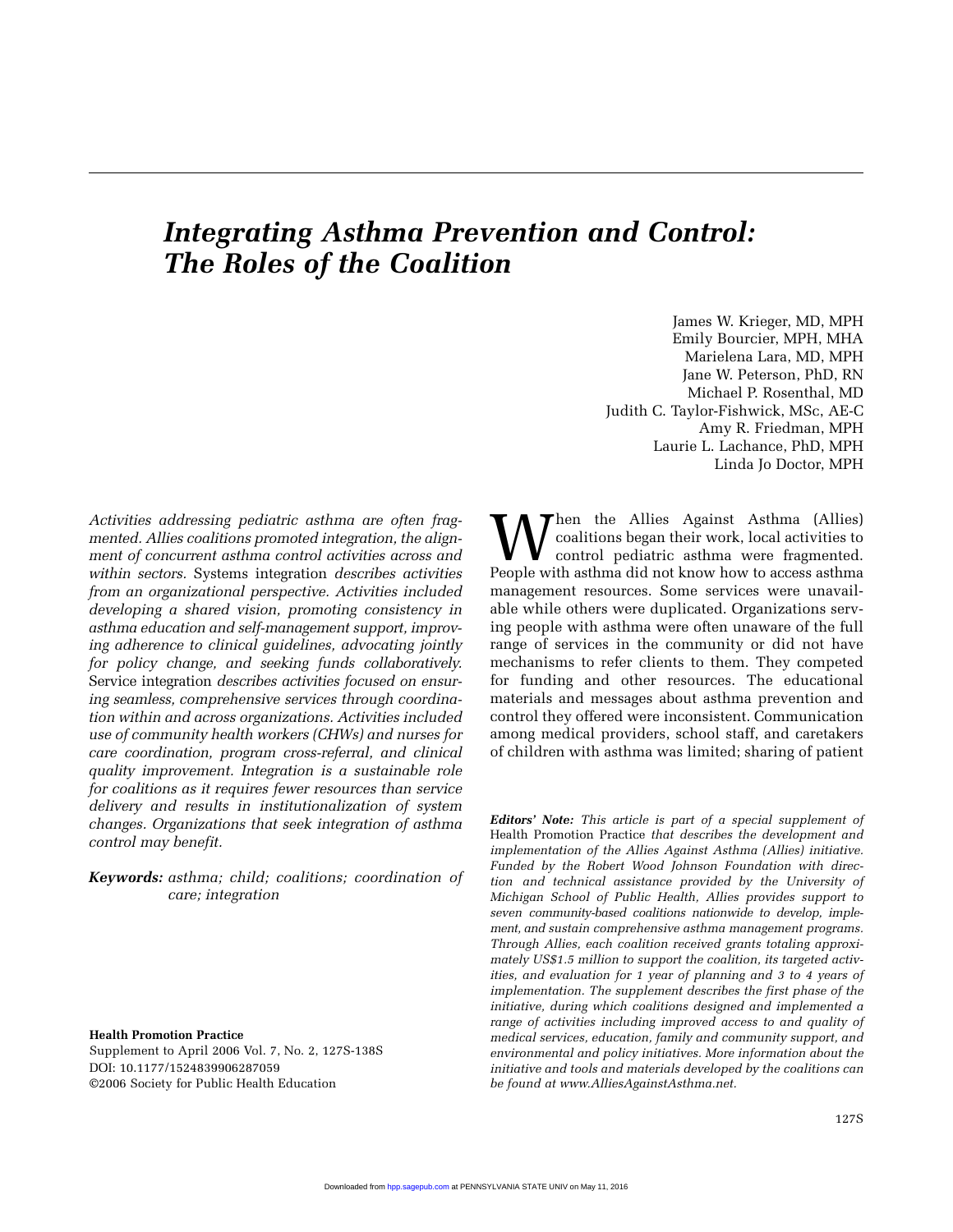## *The Authors*

*James W. Krieger***,** *MD, MPH*, *is the project codirector of the King County Allies Against Asthma program of the King County Asthma Forum (KCAF), clinical associate professor of Medicine and Health Sciences, and attending physician at the University of Washington; and chief of Epidemiology Planning and Evaluation at Public Health— Seattle & King County in Seattle, Washington.*

*Emily Bourcier, MPH, MHA, is the evaluation coordinator of the King County Asthma Forum (KCAF) and a program manager with the Evaluation Team at Group Health Community Foundation in Seattle, Washington.*

*Marielena Lara, MD, MPH, is the project director of Alianza Contra el Asma Pediátrica en Puerto Rico (ALIANZA) and the UCLA/RAND Program Latino Children with Asthma, UCLA Department of Pediatrics and RAND Health in Santa Monica, California.*

*Jane W. Peterson, PhD, RN, is the project director for the King County Allies Against Asthma program of the King County Asthma Forum (KCAF) and professor at Seattle University College of Nursing in Seattle, Washington.*

*Michael P. Rosenthal, MD, is cochair of Philadelphia Allies Against Asthma (PAAA), and clinical professor and vice chair of academic programs in the Department of Family and Community Medicine at the Jefferson Medical College of Thomas Jefferson University in Philadelphia, Pennsylvania.*

*Judith C. Taylor-Fishwick, MSc, AE-C, oversees the Allies Against Asthma initiative for the Consortium for Infant and Child Health (CINCH), and other community-based asthma programs, as an assistant professor of pediatrics at Eastern Virginia Medical School in Norfolk, Virginia.*

*Amy R. Friedman, MPH, is the deputy director of Allies Against Asthma and head of Dissemination and Training at the Center for Managing Chronic Disease at the University of Michigan School of Public Health in Ann Arbor, Michigan.*

*Laurie L. Lachance, PhD, MPH, is the evaluation director of Allies Against Asthma, associate of the Center for Managing Chronic Disease and an assistant research scientist in health behavior and health education at the University of Michigan in Ann Arbor, Michigan.*

*Linda Jo Doctor, MPH, is the former deputy director of Allies Against Asthma at the University of Michigan School of Public Health and a program director for health at the W.K. Kellogg Foundation in Battle Creek, Michigan.*

management information and coordination of care was the exception.

Within the medical sector, there was minimal followup for children visiting the emergency department (ED) for asthma exacerbations, and no coordination among ED, hospital, and primary care providers. The asthma disease management efforts of managed care organizations (MCOs) were weakly linked to local community services and providers. Approaches to asthma management varied across providers and insurers.

This fragmentation of asthma efforts led to inefficient use of resources and lost opportunities for helping families affected by asthma. As Allies coalitions assessed local asthma control efforts and implemented new services, integration of uncoordinated local asthma activities emerged as a priority. When the Allies program began, the National Program Office (NPO) conceived of integration as the development of coordinated interventions in multiple sectors to address asthma at the clinical, community, and environmental levels. This initial description of integration was abstract and did not include strategies to promote integration. As part of their ongoing work, the coalitions developed specific, locally appropriate integration mechanisms. Consideration of these mechanisms led inductively to a more refined concept of integration.

In this article, we describe the strategies the coalitions developed to promote integration, discuss barriers to implementing these strategies, and explore the characteristics of coalitions that may promote integration. Future articles will assess the impact of coalitions on integration and the value of integration for asthma control activities.

# > **BACKGROUND**

To describe the coalitions' experiences with integration, we reviewed literature from the business, medical, human services, and public health fields to develop a definition of integration in the context of asthma prevention and control. Two approaches to integration emerged from this review as particularly relevant to the work of the Allies coalitions: service integration and systems integration.

*Service integration* describes activities from a client perspective. It focuses on coordination of services to increase accessibility and continuity of care (Agranoff, 1991). Service integration can occur at the interorganizational level, intraorganizational level, and client level (Rosenheck et al., 1998). Examples include improving access to care, providing consistent health information, coordinating services and information flow (De Jong & Jackson, 2001; Randolph, 1995), and offering patients one-stop shopping with a holistic perspective (Abed et al., 2000; Conrad & Shortell, 1996).

*Systems integration* describes activities from an organizational perspective. It includes the development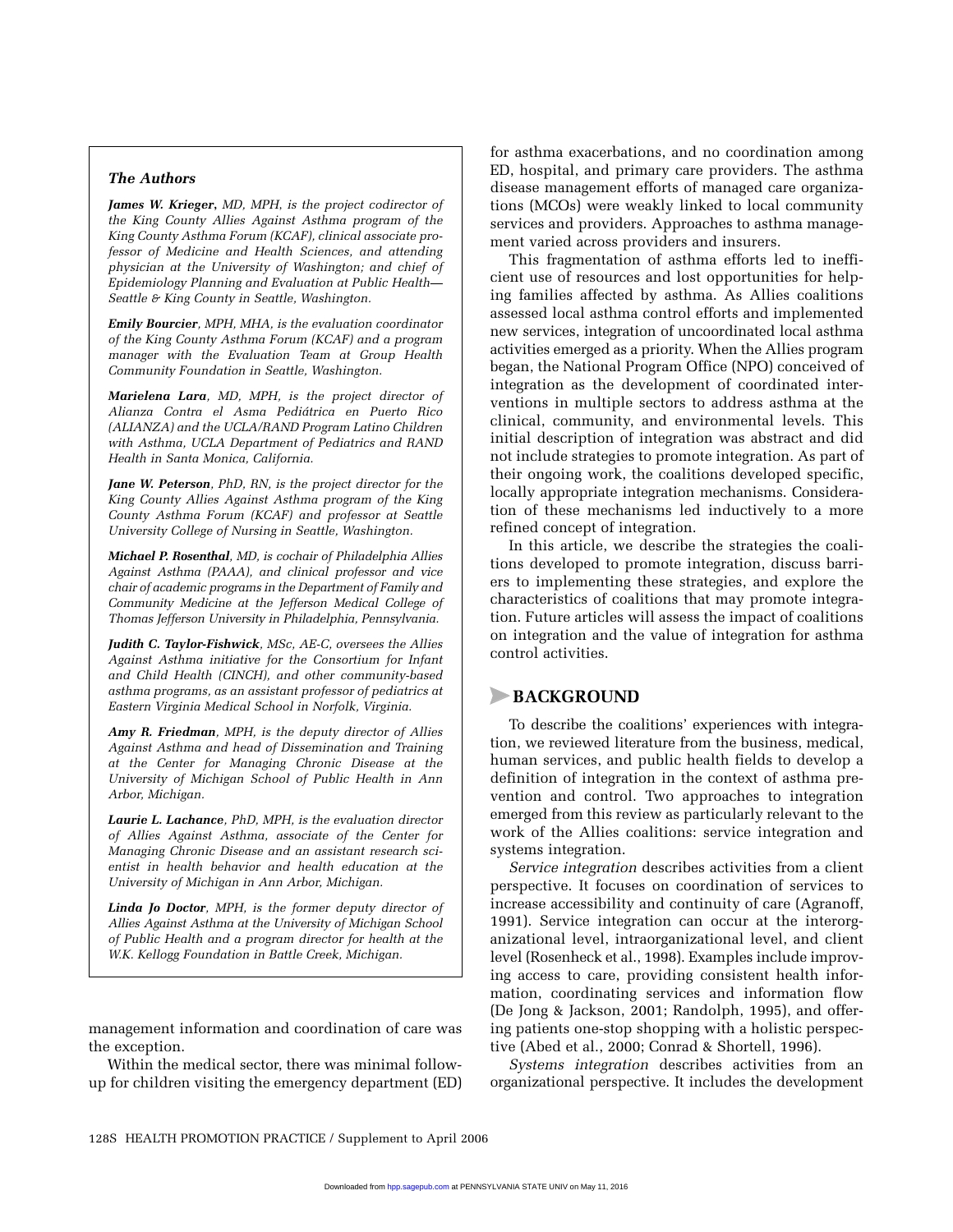of interagency partnerships within and across sectors to promote collaboration on projects and engage in systematic data-based planning to identify and fill gaps in services, improve quality and consistency of service delivery, reduce duplication and bureaucracy, coordinate fund-raising, share in infrastructure development, and pursue common policy objectives (Abed et al., 2000; De Jong & Jackson, 2001; Fleury & Mercier, 2002; Randolph, 1995; Randolph et al., 2002).

The reasons for health organizations to pursue greater integration include (a) enhancing the performance of the medical care and public health systems to improve the health and well-being of the overall population (Abed et al., 2000; Cagan, Hubinsky, Goodman, Deitcher, & Cohen, 2001), (b) furthering the organization's goals and/or interests (Cagan et al., 2001; Gamm, 1998; Provan & Milward, 1994) through programs that cannot be achieved without partnering with other organizations, (c) carrying out complex and wide-ranging operations without minimizing the benefits of smallscale interventions adapted to specific contexts and local needs (Fleury & Mercier, 2002), (d) finding allies to advocate for common issues, (e) engaging in collective learning and problem solving, (f) responding to the multiple needs of consumers (Agranoff, 1991; Fleury & Mercier, 2002), (g) accessing additional clients, (h) sharing resources rather than duplicating them, (i) thriving and being responsive to the constantly changing environment (Aikman, Andress, Goodfellow, Labelle, & Porter-O'Grady, 1998), and (j) transforming competition for resources into maximizing competitive advantage for obtaining resources.

Through consideration of the literature and discussions with Allies staff and grantees, we arrived at the following definition of *integration* applicable to the work of Allies: *Integration* is the alignment of concurrent activities across and within sectors in pursuit of a shared vision and common goals*.* Coalitions identified their vision and goals through a participatory planning process and defined the activities of each partner organization in realizing the common goals. Each partner sought ways to link its activities with those of other organizations and to incorporate shared approaches and strategies identified by the coalition into its own activities.

Other initiatives addressing chronic illnesses have also recognized the importance of integration. The Robert Wood Johnson Foundation's (RWJF) Improving Chronic Illness Care program employs the chronic care model (Bodenheimer, Wagner, & Grumbach, 2002) to promote intraorganizational integration. The U.S. Department of Health and Human Services' Steps to a Healthier U.S. initiative (Steps) addresses multiple chronic diseases by integrating prevention and control activities through a focus on common risk factors and strategies. The Centers for Disease Control and Prevention's (CDC) Comprehensive Cancer Control program integrates cancer control activities across categorical programs.

# > **STRATEGIES FOR INTEGRATION**

The Allies coalitions implemented service and systems integration strategies, which are summarized in Table 1. Both types of strategies can be grouped into several dimensions. The *governance* dimension refers to decision making at the coalition level; *guidelines and standardization* to implementation of a uniform and evidence-based approach to asthma management; *service delivery* to coordination of direct services to people with asthma; *data and evaluation* to coordinated approaches to data collection, management, and evaluation; and *policy and advocacy* to shared efforts to influence governmental and institutional policies that affect asthma. Service integration focused on the guidelines, service delivery, and data dimensions whereas systems integration included activities in all dimensions. The following sections describe how the coalitions implemented the strategies to address these dimensions of service and systems integration.

## *Service Integration*

Provision of coordinated and comprehensive client services was the integration approach most commonly used by the Allies coalitions. Approaching integration from the perspective of the client was consistent with the Allies' value of placing the needs of families affected by asthma at the center of coalition work. Sites coordinated partners' existing services and developed new ones to fill gaps through implementation of activities in several integration dimensions, which we now describe.

## *Guidelines and Standardization*

*Clinical quality improvement.* Medical providers recognized that within their clinics, care was often fragmented and not consistent with national asthma guidelines (National Asthma Education and Prevention Program [NAEPP], 1997). The King County Asthma Forum (KCAF) supported integration of services and adoption of a uniform approach to asthma management within and across clinics (Lara et al., 2006 [this issue]) through sponsorship of a collaborative learning process whose goal was implementation of the chronic care model (Bodenheimer et al., 2002). Through asthma management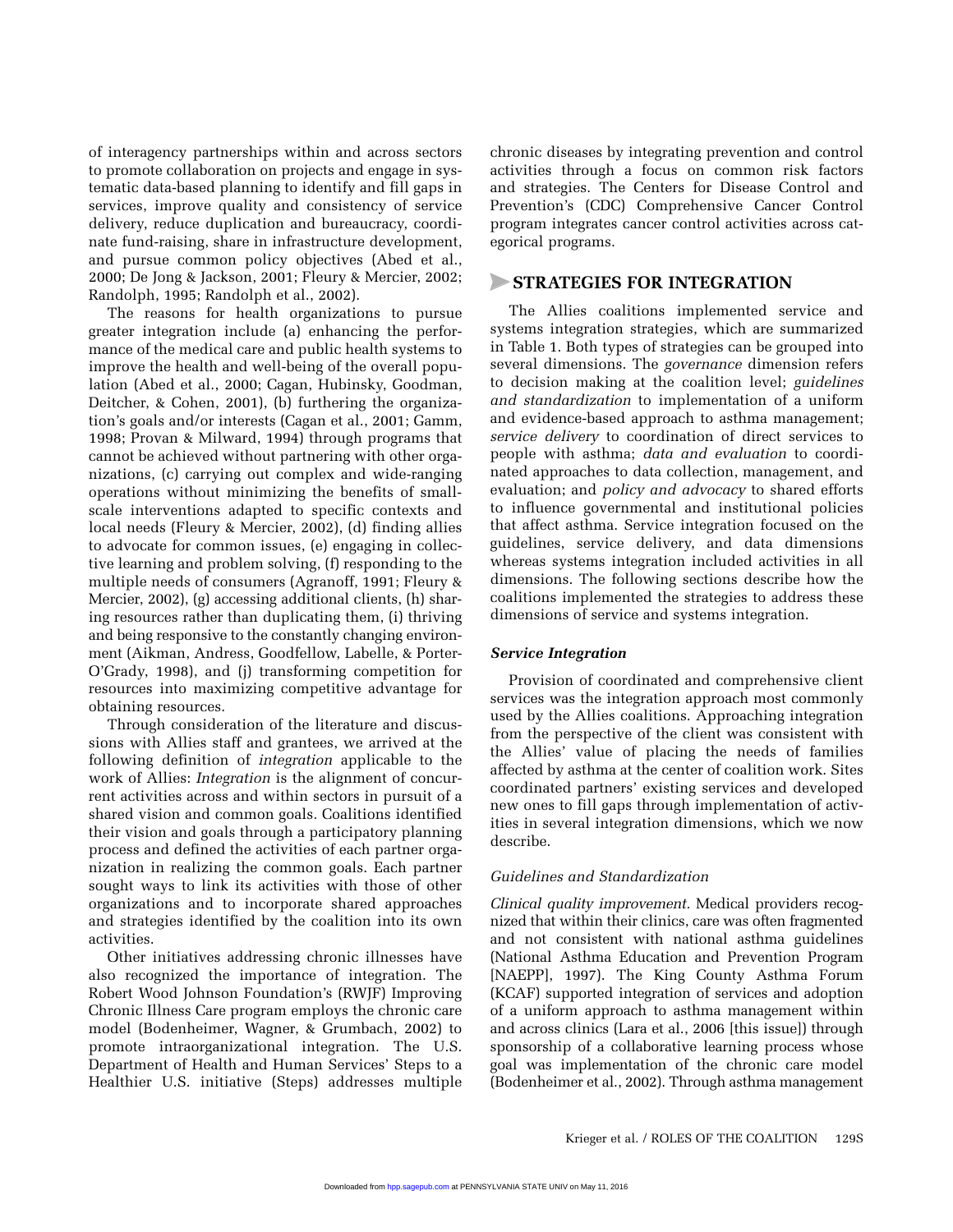|                                   | <b>Activities</b>                                               |                                                                                            |  |
|-----------------------------------|-----------------------------------------------------------------|--------------------------------------------------------------------------------------------|--|
| Dimension of Integration          | Service Integration                                             | <b>Systems Integration</b>                                                                 |  |
| Governance                        |                                                                 | Participation on a coalition                                                               |  |
|                                   |                                                                 | Shared vision                                                                              |  |
|                                   |                                                                 | Joint decision making about funding<br>opportunities, grant applications, and<br>resources |  |
| Guidelines<br>and standardization | Clinical quality improvement to<br>implement guidelines         | Action plans and other consistent asthma<br>control tools shared across agencies           |  |
|                                   |                                                                 | Agreement on guidelines, standards, and<br>best evidence                                   |  |
|                                   |                                                                 | Accurate, uniform, culturally appropriate<br>educational materials shared across agencies  |  |
|                                   |                                                                 | Common asthma messages                                                                     |  |
| Service delivery                  | Centralized triage and referrals                                | Agreement on roles played by member<br>organizations                                       |  |
|                                   | Program cross-referrals                                         | Cross-agency coordination committees<br>and mechanisms                                     |  |
|                                   | Community health workers, care<br>coordinators, case management | Resource sharing (training, protocols, etc.)                                               |  |
| Data and evaluation               | Data sharing                                                    | Data sharing                                                                               |  |
|                                   |                                                                 | Disease registries                                                                         |  |
|                                   |                                                                 | Shared evaluation methods and resources                                                    |  |
| Policy and advocacy               |                                                                 | Shared policy agendas                                                                      |  |
|                                   |                                                                 | Shared advocacy resources                                                                  |  |

# **TABLE 1 Dimensions of Integration**

training for health providers and formation of multidisciplinary teams, participating clinics made progress in developing comprehensive systems consistent with guidelines for managing asthma. In Milwaukee, an allergist provided on-site asthma education to clinic staff that emphasized team building and coordination of efforts.

## *Service Delivery*

*Community health workers (CHWs).* CHWs were a core intervention at most Allies sites. CHWs are community residents who share culture with their clients, receive training in asthma management, and offer health education and support to families affected by asthma, as described in an accompanying article (Friedman et al., 2006 [this issue]). One of their important roles was linking clients with the full range of Allies' and other community asthma resources and promoting coordination of these services. They connected clients to classes, medical care, medications, home environmental inspections, social services, and housing resources. CHWs and their supervising nurses provided clinicians with visit reports and asked them for action plans, notified the child's school and after-school programs of asthmarelated issues, and at some sites, contacted the pharmacist filling the child's prescriptions. Sites held case management meetings with CHWs, supervising nurses,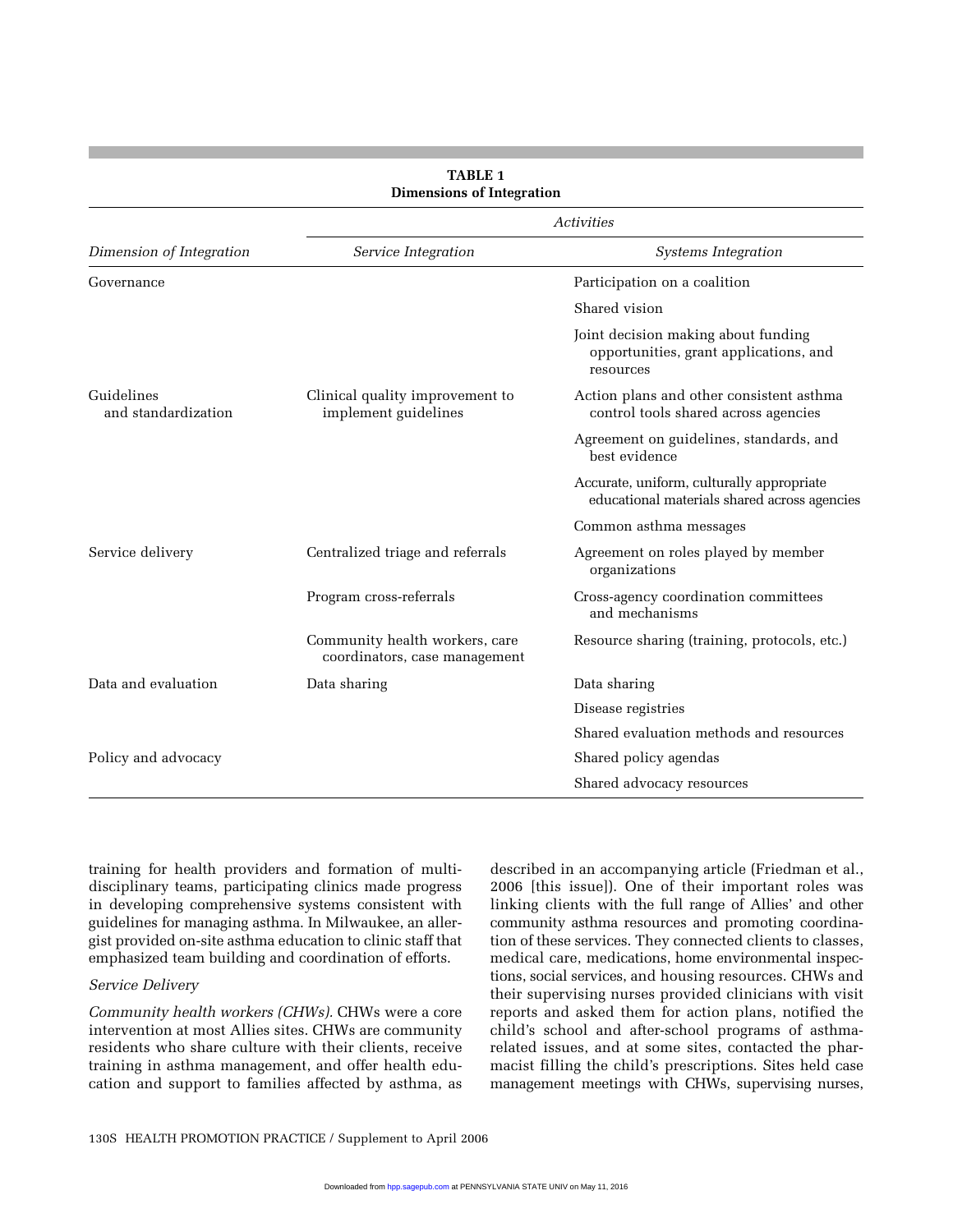and others to promote creative, cross-disciplinary solutions for clients' issues and to identify opportunities for integration of services. CHWs linked clients to support in other sectors. For example, when a CHW with Long Beach Alliance for Children with Asthma (LBACA) observed unhealthy conditions in a rental home that required repairs by the owner, the family was referred to Legal Aid and a tenant-organizing group.

CHWs promoted the use of consistent approaches to asthma self-management support. After completing Physician Asthma Care Education (PACE; Clark et al., 2000) training, LBACA physicians were able to refer patients to a CHW. The CHW used a standard set of asthma resources (e.g., action plans, patient education materials) and encouraged the PACE-trained providers to use the same resources, thereby promoting a more consistent approach.

*Care coordinators and case managers.* Several sites employed nurses as care coordinators and case managers, as detailed in an accompanying article (Rosenthal et al., 2006 [this issue]). The coordinators systematically assessed a client's needs for education, medical care, medications, social support, housing, and other services. They made referrals and followed up with service providers and clients to ensure receipt of services. The asthma management coordinator (a public health nurse) for KCAF promoted communication and cross-referrals between CHWs and clinics. The Alianza Contra el Asma Pediátrica en Puerto Rico (the ALIANZA) stationed a nurse coordinator at the local clinic to promote implementation of the local MCO's disease management program among clinic staff and to coordinate care between the MCO and the clinic. Fight Asthma Milwaukee Allies (FAM Allies) conducted two studies to assess the effectiveness of care coordination by the local health department and by visiting nurses who provided home asthma education and case management (Gorelick, et al., in press; Schulte, Musolf, Meurer, Cohn, & Kelly, 2004).

*Program cross-referral.* Sites developed specific protocols to systematize cross-referrals and communication among Allies and other community asthma resources. Clinics established fax, telephone, and e-mail mechanisms to allow service providers to connect patients with CHWs, care coordinators, and case managers. To the extent possible under Health Insurance Portability and Accountability Act (HIPAA) regulations, clinics and CHWs used client lists to identify those who would benefit from asthma classes, home visits, and other services. They then assisted service providers in recruiting clients to these opportunities. Sponsors of community asthma classes and other services regularly

notified clinics and CHWs of their offerings, who in turn referred clients. Instructors of asthma classes encouraged participants to use Allies and other community services. In some cases, CHWs taught the classes or attended them to recruit clients. The DC Asthma Coalition (DCAC) established three neighborhoodbased multidisciplinary teams that included community health clinic and ED staff, pharmacists, school nurses, day care workers, family caseworkers, environmental specialists, and the coalition's CHWs. The teams conducted intensive needs assessments, interventions, tracking, and follow-up. Medical providers participating in the teams used community resources previously unknown or unavailable to them.

*Centralized triage and referral.* Development of a single contact point to access community asthma services was another service integration strategy. Philadelphia Allies Against Asthma (PAAA) implemented the most sophisticated approach through the development of its Child Asthma Link Line. The Link Line is a centralized telephone bank staffed by health educators who work with families to identify their needs and link them to the city's many asthma programs and services. Link Line staff provide follow-up support and coordination for each family over 4 months to ensure it receives services. KCAF took a less intensive approach by establishing toll-free telephone access to coalition staff (in three languages) that assessed the caller's needs for service and offered relevant referrals. With the caller's permission, staff also contacted the service providers, who then followed up with the client. In Milwaukee, the local health department social worker used a protocol to refer families to home nursing agencies.

## *Data*

Some sites established electronic data-sharing systems to facilitate transfer of client information across providers. For example, DCAC and its partners developed a pilot data system that linked health and human service providers in a secure electronic network for real-time data sharing and case coordination. Others relied on paper-based systems, such as faxing of encounter summaries, to increase communication across providers. Care coordinators, case managers, and CHWs promoted data sharing between schools and medical providers through telephone calls and written communications.

## *Systems Integration*

Coalitions developed activities aimed at systems integration that addressed each of the five dimensions of integration.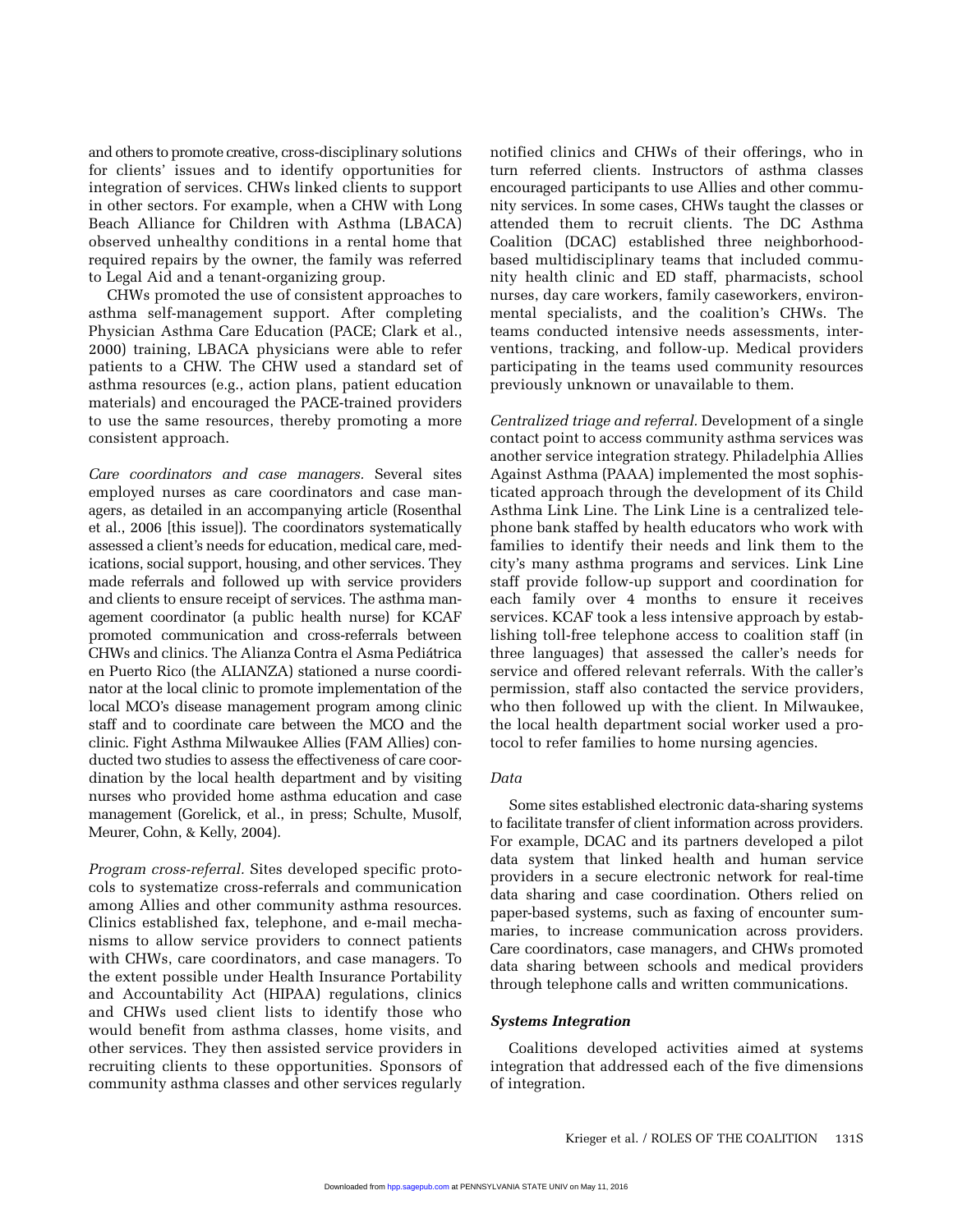## *Governance*

*Developing a shared vision*. All sites conducted strategic planning to identify gaps in current services and developed a community action plan. Each plan represented a shared vision among coalition partners of how best to control asthma locally. As the plans developed, opportunities for integration became apparent: logical cross-referral patterns surfaced, roles for each partner emerged, and targets for collective resource generation developed.

*Funding and resources.* Coalition members integrated resources for asthma control. In King County, three CHW programs shared staff training, client assessment tools, intervention protocols, educational materials, and office space. The coalitions facilitated sharing of information about funding sources among partners. They coordinated funding applications to avoid competition among members and integrated newly funded activities with existing ones. FAM Allies designated different partner agencies to lead grant writing for proposals on behalf of the coalition. Integration increased the ability of organizations to compete successfully for funding because they could position themselves as part of a larger, comprehensive community effort.

## *Guidelines and Standardization*

*Action plans.* Asthma action plans are simple, visually oriented instructions for patients to follow when asthma control deteriorates (Gibson & Powell, 2004). Several sites promoted the use of a single asthma action plan by all asthma care providers (including clinicians, health educators, CHWs, and schools). These plans are available at the coalitions' and NPO Web sites (see Appendix C). The Consortium for Infant and Child Health (CINCH) developed an action plan with input from physicians, school health coordinators, and nurses, and all seven school systems in the county subsequently adopted the plan. The coalition distributed plans to parents, schools, and providers. In Philadelphia, MCOs worked collaboratively with the coalition to produce a common, 1-page asthma action plan that was approved by the state Medicaid agency for all Philadelphia providers serving Medicaid patients and is being used by the MCOs and their providers.

*Clinical guidelines.* Provider adherence to the NAEPP guidelines (1997) may increase the consistency and quality of asthma care, yet, all sites found marked discrepancies between guidelines and actual practice, consistent with observations reported in the literature (Halterman, Aligne, Auinger, McBride, & Szilagyi, 2000).

All sites disseminated the NAEPP guidelines to medical practitioners. Many offered provider education, on-site technical assistance, and resources such as asthma registries (Lara et al., 2006) to promote guideline implementation.

*Patient education resources.* Many sites reviewed a large quantity of asthma materials for accuracy, appropriate literacy, cultural competence, and cost. The coalitions then distributed selected materials to clinics, schools, CHWs, and other community sites. Several sites partnered with the NPO to select the best available Spanish language resources (see Appendix C for access to the instruments used in this review).

*Common asthma messages.* Coalitions provided a forum for developing a set of simple asthma messages that all partners agreed to use. For example, PAAA developed a basic Asthma 101 presentation that was used by all members. FAM Allies created a community report that included messages about appropriate asthma management.

# *Service Delivery*

Integrating service delivery at the client level required communication and coordination at the agency level. Coalitions helped agencies define their respective roles in service delivery, establish protocols for cross-referrals and coordination of care, and agree to use common resources and asthma management protocols.

*Role definition.* As coalitions developed plans for integrated asthma client services, duplication of some services became apparent. In some cases, the coalitions helped the organizations providing these services to define niches each would occupy and developed referral mechanisms to triage clients across organizations. For example, five projects in King County provided home visits to assess indoor environmental conditions, although each alone had capacity for a relatively small number of clients. The projects worked out eligibility criteria for each program so that each served a somewhat distinct population. FAM Allies brokered interorganizational agreements that designated the local health department as the care coordination agency. Public health staff referred patients impartially to a variety of providers using agreed-on criteria. In other cases, it was not possible to eliminate redundant services because of each agency's interest in continuing its own services.

*Coordination mechanisms.* Coalitions brought together programs offering asthma services in defined communities to develop linkage mechanisms. Implementing an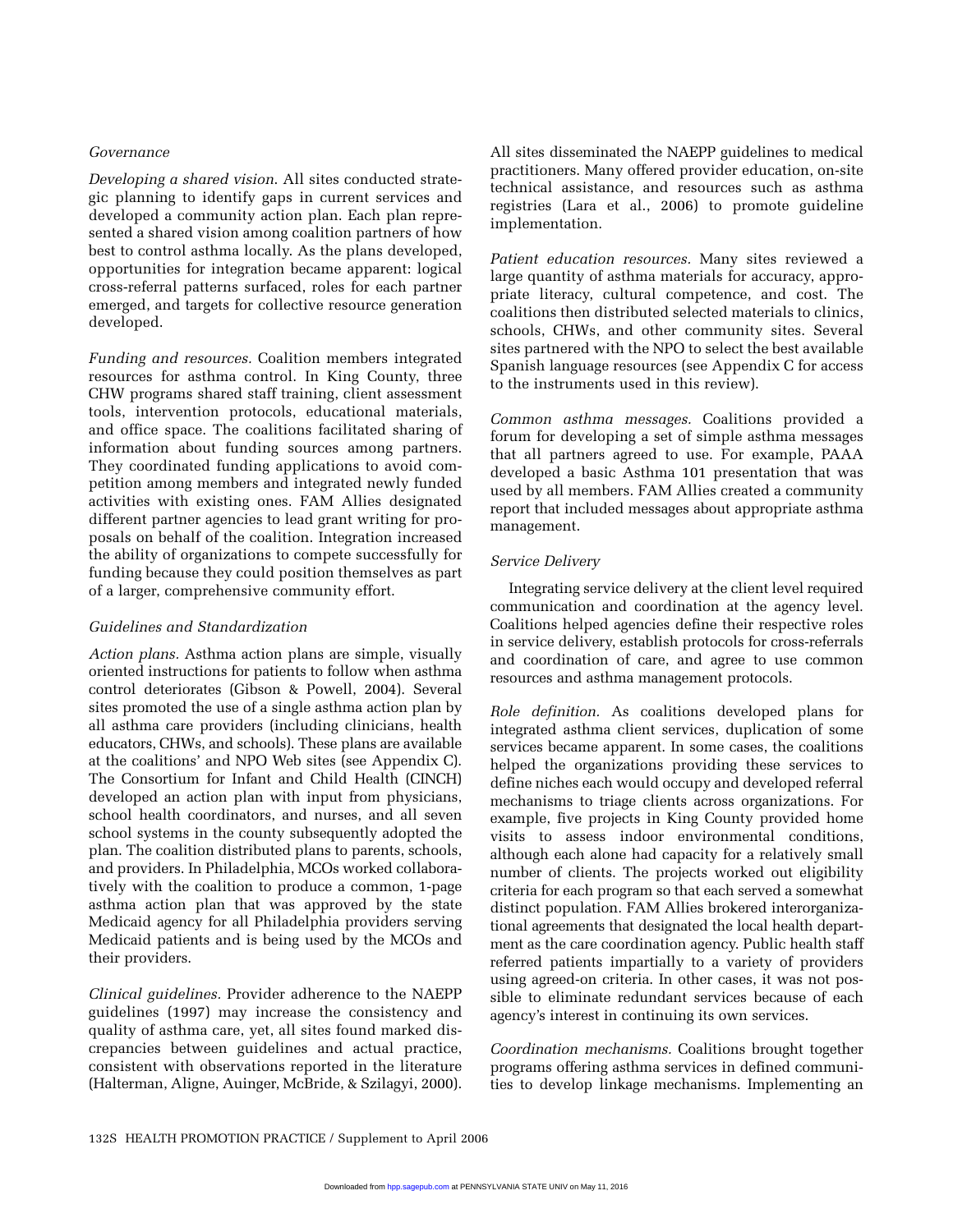integrated multisector plan was easier in small communities, such as the public housing sites served by CINCH. Each service intervention was designed to link to the others offered at the public housing site. Community health workers conducted home visits and linked clients to services. Physicians serving children living in the site were invited to a PACE asthma education program. Nurses at the nearby school faxed information about the child's asthma management to medical providers. The coalition provided local faith-based organizations with sermon notes and other educational resources to promote consistent messages about asthma.

The coalitions operating in larger geographic areas with greater numbers of providers developed other systems to bring program staff together to work out the logistics of integration. This time-consuming but valuable work included determining appropriate referral criteria for each service, specifying referral mechanisms, and following up over time to ensure implementation. Some sites established work groups from multiple programs while others used more informal communication channels. Because of the time involved and lack of familiarity with working in a coordinated manner, some sites found it difficult to maintain consistent participation in the coordination process. Coalitions invested substantial resources (coalition staff time and incentives to partners) to sustain the coordination efforts.

*Resource and protocol sharing.* Cross-agency coordination often led to sharing of common asthma resources and protocols across programs. For example, FAM Allies found that over time, interorganizational coordination allowed the development of common educational protocols, environmental assessment tools, and evaluation data for use by health department staff, insurers, home nurses, environmental inspectors, cleaners, and evaluators. In Philadelphia, PAAA brought together several usually competitive health care institutions and the Medicaid MCOs and helped them establish common goals and efforts, leading to shared resources such as the asthma action plan described above.

Although these examples illustrate how systems integration was valuable for integrating services at the client level, we also observed that the service integration activities could lead to increased systems integration. Implementation of case management and coordination services increased interagency communication. As service providers coordinated care for clients, they found that consistency in messaging and use of the same patient education resources and practice protocols made it easier for their clients and staff to manage asthma. As they attempted to exchange clinical information on shared clients, the value of agreement on common client database definitions became apparent.

# *Data and Evaluation*

*Data sharing*. Using common client databases made it easier to track asthma patients and to collect comparable data on service processes and outcomes. KCAF created an asthma module for an existing chronic disease registry, installed it at five clinics, and provided technical support. The registries now contain uniform data on 1,700 patients, including asthma severity, medications, services received, and referrals. FAM Allies developed a confidential, Web-based tracking system with information on more than 4,000 children seen at six EDs.

*Shared evaluation methods.* Comparable data and common evaluation methods allow for more comprehensive evaluation of community asthma programs. For example, FAM Allies pooled evaluation data from several nursing agencies and the local health department, supported core evaluators available to all partners, and developed shared evaluation measures and tools. Partners received data at lower cost than if they had conducted the evaluation independently. The CHW and clinical programs in King County adopted common asthma severity measures. Members of the KCAF Quality Improvement Collaborative agreed on four common indicators of quality of care and submitted monthly indicator reports. The ALIANZA facilitated sharing of data between a MCO, the community, and the academic partners overseeing the evaluation.

# *Policy and Advocacy*

*Shared policy agendas.* Some sites made strides toward developing shared policy agendas for which coalition members agreed to advocate. In Long Beach, potential policy issues emerged from multiple stakeholders such as CHWs, PACE trainees, and families attending asthma education activities. When the coalition observed common issues emerge across stakeholders (e.g., access to spacers), it was able to implement an advocacy strategy that coordinated the influence of coalition members.

Several coalitions targeted reduction of asthma triggers through improving environmental quality. LBACA joined environmental organizations to minimize exposure to vehicle exhaust from new highway construction in residential neighborhoods. CINCH conducted a series of housing summits to increase awareness in the housing sector of the link between asthma and environmental triggers in the home (Nicholas et al., 2006 [this issue]). KCAF worked with a local public housing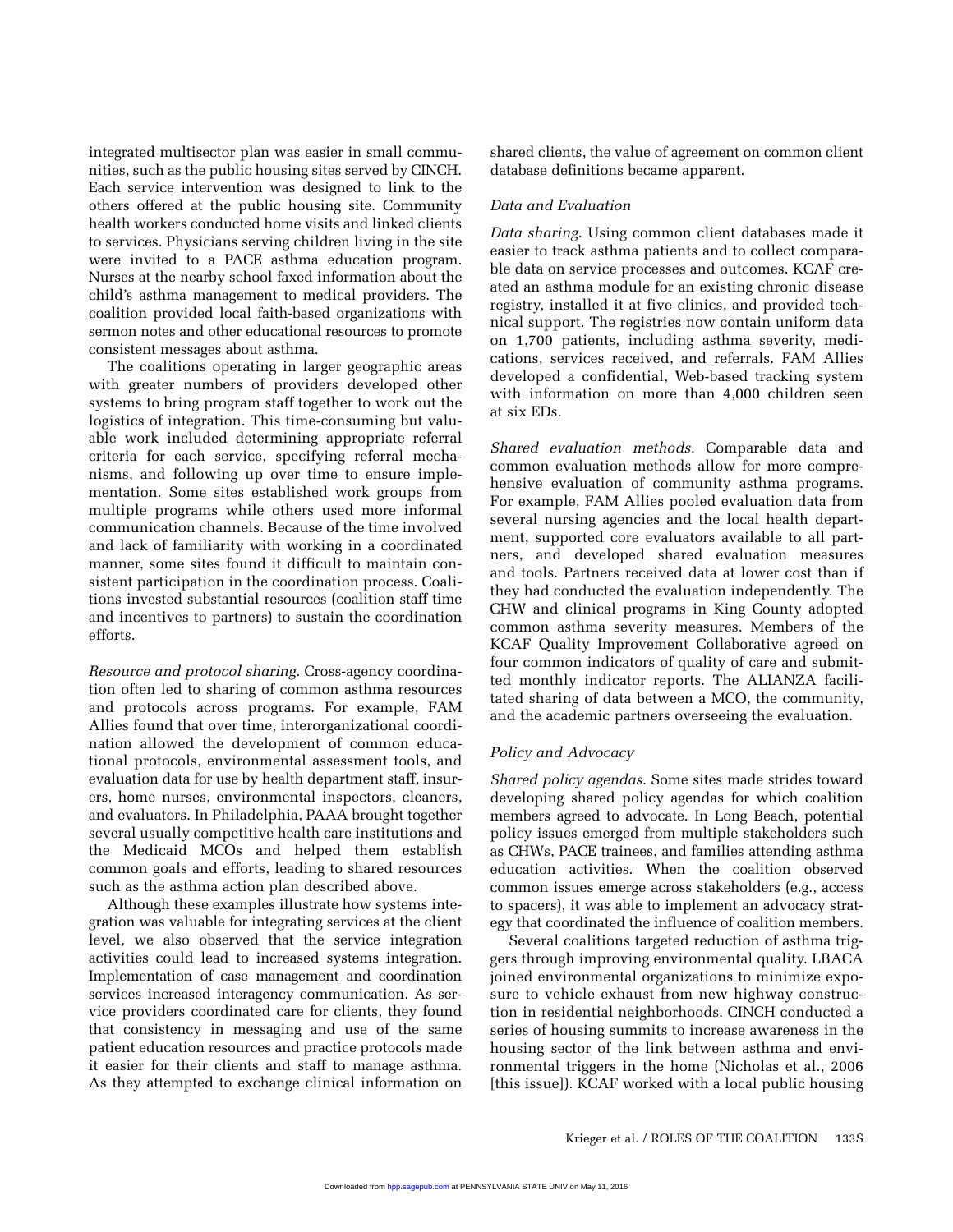authority to implement a policy to relocate residents with asthma to units less affected by moisture and mold. Its members also obtained funding and provided technical advice to the housing authority for development of new low-allergen homes for residents affected by asthma.

Other sites addressed clinical and reimbursement policies. Quality improvement efforts such as improvement collaboratives and implementation of the chronic care model led health providers to adopt clinic policies to ensure assessment of asthma severity at each provider visit and to provide free medications and devices to patients (Lara et al., 2006). Some coalitions advocated for payor reimbursement for CHW and other asthma education services. FAM Allies and its partners successfully promoted increased access to medications through modifications in Medicaid prior authorization policies.

*Shared advocacy resources*. Coalitions facilitated sharing of advocacy resources. Some sponsored advocacy training workshops for members. Advocacy staff (e.g., lobbyists) of member organizations promoted coalition policies.

# > **COALITIONS AND INTEGRATION**

The preceding sections on systems and service integration illustrated how coalitions facilitated integration activities. We now discuss how specific attributes of coalitions allowed the Allies coalitions to do so.

### *Coalition Structure and Function*

Coalition structures (Butterfoss, Gilmore, et al., 2006 [this issue]; Butterfoss, Lachance, Orians, 2006 [this issue]) promoted integration activities. Steering committees and coalition staff brought together organizational decision makers, defined a vision for integration, and identified approaches for integrating activities. Individual organizations were often unaware of asthma activities beyond their own work. As members learned of each other's activities at meetings and through networking, they saw opportunities to coordinate their work. Coalition staff worked with individual organizations to suggest opportunities and mechanisms for linkage with other organizations. Coalition cross-project coordination work groups worked out the details of program integration, such as cross-referral mechanisms, use of common action plans and education materials, and responsibility for specific activities. Many coalitions had committees focused on specific sectors (e.g., schools, medical providers). These committees became a locus for developing a common approach within sectors and for pursuing cross-sector coordination.

Joint strategic planning and resource allocation is a major integration activity. Most sites held planning retreats to develop a shared vision of asthma control and develop a strategic plan to attain it. They periodically reviewed the vision and plan during the course of the Allies program. The plans tended to be comprehensive, calling for activities that exceeded coalition resources. Initially, members had differing views on which activities to prioritize. Through structured prioritization processes (e.g., nominal group process, voting) and informal discussion, agreement emerged to emphasize specific plan components. The plans specified which organization(s) would be responsible for each activity, thus reducing duplication of services. Because the plans provided an overview of activities and increased each organization's awareness of the activities of other members, plans made opportunities for integration more apparent. Through joint planning, coalition members recognized that integration requires resources, and they allocated coalition staff time to promote coordination and develop shared resources, despite initial desires to allocate most funds to programmatic activities and services. Joint planning allowed members to share resources, leading to consistent approaches to asthma management (e.g., in King County, the same CHWs educated individual clients and child care providers).

The annual Coalition Self-Assessment Survey (CSAS) provides insights into the degree to which members viewed their coalitions as successfully performing integrative functions. All Allies coalitions survey their members yearly using the CSAS. This tool quantitatively assesses the views of the membership toward a variety of factors associated with successful functioning of a coalition including benefits of participation and opinions of effectiveness. The survey is administered by local staff on-site at a general membership meeting or via U.S. mail to members who have attended at least two coalition meetings within the 12 months leading up to the survey. Included are views of all Allies coalition members. Responses did not change across survey years; thus we report data aggregated across 3 years. Surveys of coalition members showed that more than two thirds of members at each site agreed their coalition had attained a shared view of mission, priorities, and strategies and agreed their coalition had developed an action plan that described their roles and responsibilities. Fewer sites pursued policy advocacy, an activity that usually integrates the efforts of several organizations.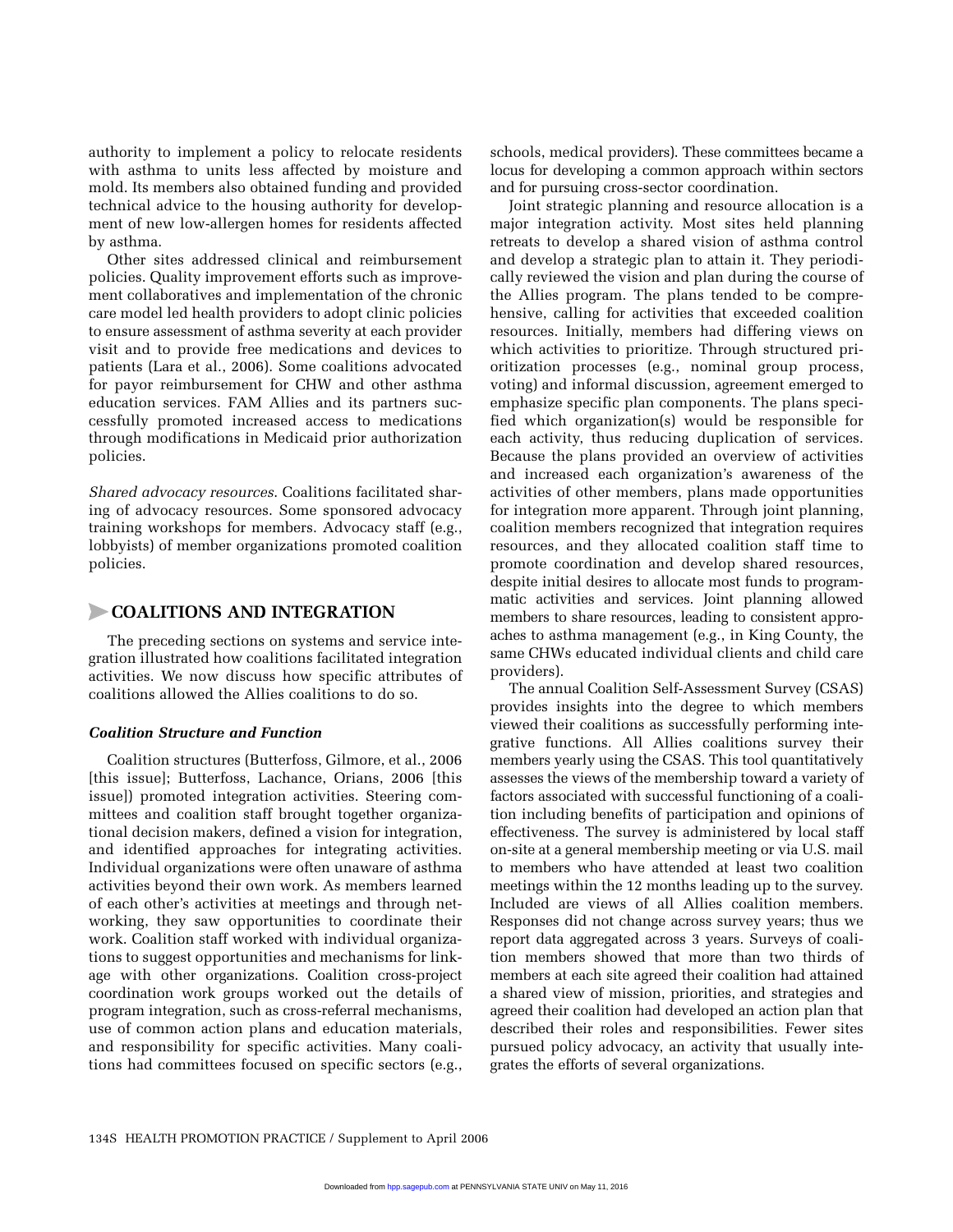|                                                               | Some or Great Benefit |         | Great Benefit |           |
|---------------------------------------------------------------|-----------------------|---------|---------------|-----------|
| Type of Benefit                                               | $M\%$                 | Range % | $M\%$         | Range %   |
| Developing collaborative relationships with<br>other agencies | 82.6                  | 71-89   | 51.9          | 44-60     |
| Helping organization move toward its goals                    | 77.3                  | 70-86   | 41.9          | 32-55     |
| Getting access to priority populations                        | 62.7                  | 49-77   | 30.4          | $17 - 50$ |
| Getting support for my organization's<br>policy issues        | 60.1                  | 47-82   | 31.0          | 19-55     |
| Getting services for our clients                              | 57.3                  | 46-74   | 31.4          | 23-48     |
| Getting referrals from others                                 | 40.1                  | 28-58   | 19.4          | $8 - 33$  |
| Getting funding                                               | 27.0                  | 14-35   | 15.9          | $8 - 21$  |

**TABLE 2 Members' Views on Benefits of Coalition Integration Activities**

NOTE: Data collected from the Coalition Self-Assessment Survey (CSAS; Lachance et al., 2006).

### *Benefits of Integration for Coalition Members*

Data from the CSAS survey (Table 2) suggest that members saw the greatest benefits of integration as the development of collaborative relationships and support for their organization attaining its goals. Coalitions were moderately successful in helping members access priority populations, obtain services for clients, and find support for their policy objectives. Coalitions appeared less valuable in helping members obtain referrals from other members and external funding. Some organizations found that integration gave them resources and technical assistance to improve the quality of their services.

## *Evaluating Coalition Integration Efforts*

As described more fully by Lachance et al. (2006 [this issue]), additional assessment of the coalition's efforts related to integration are being captured through the Allies cross-site evaluation. In addition to CSAS data, data related to integration are being collected through two additional evaluation components: key informant interviews with coalition staff and leaders, coalition members, and community leaders from each site; and Program Reach, a Web-based tracking system for coalition activities. Key informant interviews, conducted at two points in time, will provide qualitative data regarding participant's perceptions of coalition impact, including efforts toward and successes related to integration. Program Reach will provide information about system integration and coordination activities conducted by coalitions according to systems involved and corresponding time periods.

# > **DISCUSSION**

The Allies coalitions increased integration of community asthma activities through an inductive approach emerging through experience rather than one based on a preconceived plan.

#### *Coalitions as a Force for Integration*

The characteristics of coalitions make them well suited to promoting integration. They are safe and neutral forums in which organizations can develop trusting relationships, develop shared objectives, and implement integration activities. They offer potential as a mechanism for holding organizations accountable for integrating their work with that of others.

It is not coincidental that many factors associated with successful integration are also characteristics of successful coalitions (Butterfoss & Francisco, 2004; Kegler, Steckler, McLeroy, & Malek, 1998). Both are enhanced by excellent communication, cultures of openness and creativity, articulation of a clear vision and strategy, strong relationships, and positive prior experiences. The better-established Allies coalitions demonstrated more of these characteristics and were able to achieve greater integration.

#### *Integration as a Coalition Function*

Promoting integration may be the most sustainable role for many coalitions. With far fewer resources than needed for program implementation, coalitions can facilitate networking, communication, and joint activities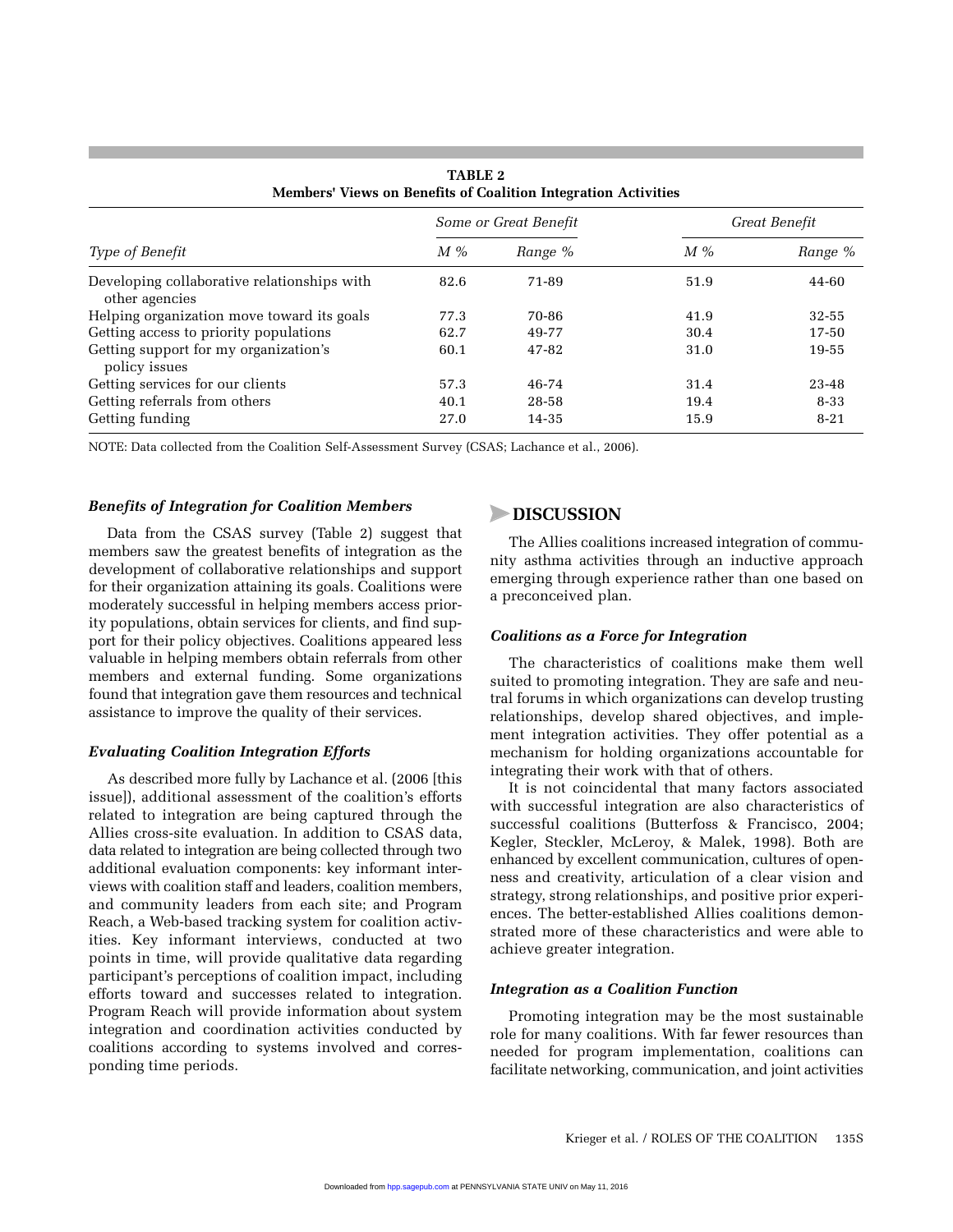among members. Coalition members, rather than the coalition itself, may be better suited for providing services. This allows coalition staff to focus more on integration, policy, and communication tasks and may increase the likelihood of sustaining services as funding sources come and go because staff and services are built into member organizations' infrastructures. For example, clinics that participated in KCAF's quality improvement efforts are continuing them with their own resources.

#### *Barriers to Integration*

The coalitions faced barriers that limited the speed and extent of their integration activities. Conceptually all partners agreed on the value of integration; however, each organization had its internal priorities. Members needed autonomy, favored certain approaches, and had varying degrees of senior leadership interest in asthma and coalition activities. Members were not always willing or able to implement components of the community asthma action plan. Political and historical rivalries countered progress. Members' need for retaining distinct identities to maintain market share and raise funds may have limited their interest in integration. The coalitions could only persuade, not direct.

A major obstacle was the challenge for members to find the time and resources needed for integration. Participation in integration activities can require anywhere from 4 to 8 hours of staff time per month per organization. Additional time is needed during more intensive periods such as protocol alignment or proposal preparation. If coalitions can offer members fiscal support in exchange for committed staff time for integration work, integration may proceed more rapidly.

The coalitions had mixed success engaging larger organizations in integration activities. Although hospitals and health plans in King County attended some coalition meetings and voiced support for coalition activities, they did not participate in integration efforts in a substantial way. In part, this was because of lack of coalition staff time to pursue the necessary relationships with these institutions, in part to institutional priorities other than asthma, and in part to institutional emphasis on the medical aspects of asthma management and lack of familiarity with community-based approaches. On the other hand, Philadelphia insurers participated in the Child Asthma Link Line. They perceived that their enrollees would be connected with care, preventing further expensive ED visits. A readiness on the part of the larger institutions to collaborate and the salience of the asthma issue in Philadelphia may also have aided coalitioninitiated integration efforts.

### *Benefits of Integration*

This article does not attempt to evaluate the effectiveness of coalitions in furthering the integration of asthma activities nor the impact of integration on asthma outcomes. Such an analysis is premature. Our initial impression is that integration enabled some organizations to expand access to priority populations, obtain funding, increase services for clients, and gain support for organizational policy positions. Members also noted that integration resulted in improved functioning of the health system, created the capacity to address problems not easily tackled by single organizations, and allowed more efficient use of resources. They ultimately became convinced that integration increased quality of life for people with asthma in their communities. The positive experience with integration has led coalition members to expand integration in their communities and beyond. Local Allies coalitions now play key roles in developing state asthma plans, which have potential to increase integration at the state level.

## *Capacity for Integration*

The barriers to integration were overcome as coalitions and participating organizations developed the capacity to address them. Availability of substantial coalition staff time (i.e., close to one full-time equivalent) for engaging organizations in integration efforts and knowledge of integration strategies was critical. Member organizations needed to gain a mutual understanding of each other's goals and programs, develop specific integration mechanisms, and designate staff time for participation in integration activities. For example, PAAA identified participation by MCOs and hospitals as essential for ensuring coordination of service delivery and allocated staff and member time for recruitment of these organizations. At all sites, the development of a strong coalition steering committee increased awareness of integration strategies, allowed members to develop an appreciation for each other's perspectives, and provided a forum to design specific integration mechanisms. (The latter also occurred in subcommittees at several sites.) Several sites allocated resources to build integration capacity among members. For example, FAM Allies funded nurses at the local health department and home nursing agencies to provide care coordination and case management. These nurses became the "glue" that connected the range of services available to clients. KCAF funded asthma champions at clinics who facilitated linkage of clinical and community activities, leading to increased referral of patients to community health workers and asthma classes.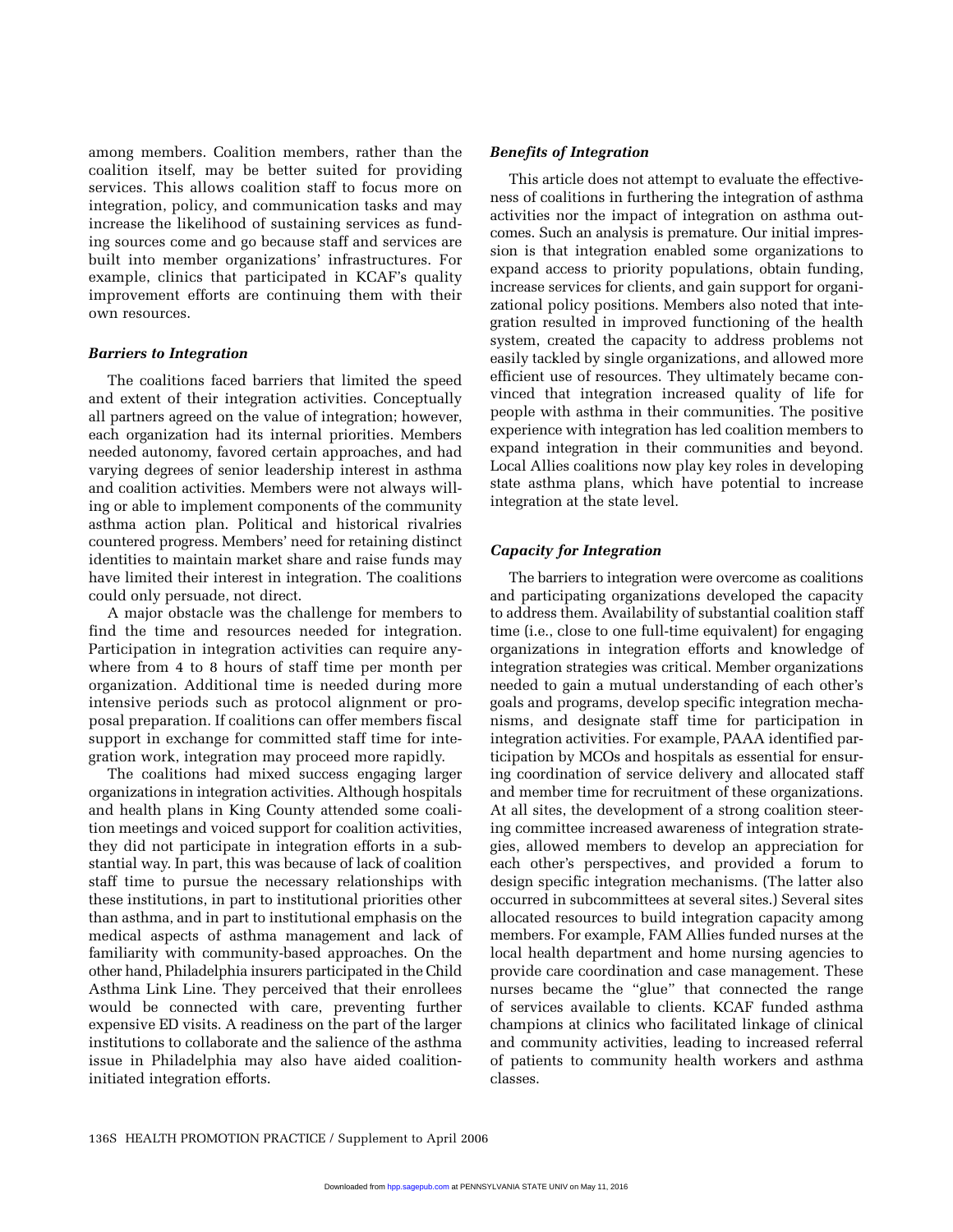# > **CONCLUSION**

Integrating service delivery is easier than integrating systems. It is simpler to implement specific service delivery activities such as care coordinators or CHWs than to get organizations to change the way they do business. Maintaining the status quo is the norm. Systems change requires buy-in from organization leaders and staff, willingness to focus attention, resources to make changes, and the emergence of sufficient internal or external pressures that make the status quo more costly than change. Changes in large institutions or in government policy may have larger impacts than modifications to smaller programs, but are also more difficult to achieve. Support for change champions within organizations (e.g., funding champion time to devote to systems change activities) may be helpful. A coalition working on a single issue such as asthma was able to make relatively small and incremental changes at the systems level during a short period of time. The 3 years of activity of the Allies coalitions were too short to produce substantial systems change, but sufficient to lay a foundation for further progress.

Focusing on a small community may simplify integration compared to efforts working across multiple communities, as illustrated by the CINCH and the ALIANZA experiences working in public housing communities. Although sites with well-established and older coalitions (e.g., PAAA, FAM Allies) were successful in integration efforts encompassing larger and more complex areas, it may be advisable for less experienced coalitions to begin with a narrower focus.

Integration occurs in fits and starts. Sustained efforts by coalition staff and members are required, and resources to support these efforts are essential. Coalitions need to explicitly recognize integration as a shared goal and develop common conceptual and operational definitions of integration early in the course of their activities. It may be helpful to define expectations for participation in integration activities in subcontracts and memoranda of understanding between the coalition and partners—and for the coalition to provide participating organizations with funds to cover staff time spent on integration activities. Sites also found that targeting integration, whether by geographic area (e.g., a single public housing site) or sector (e.g., systematically linking children with ED visits to medical homes and case management), produces tangible results more rapidly than broader efforts. Several sites observed that initiating efforts with the most committed stakeholders (e.g., public health and community health center staff) and showing benefits (e.g., increased access to clients and lower costs) is helpful in engaging more skeptical partners (e.g., insurers).

A successful coalition has many of the attributes necessary for developing integrated approaches for asthma control. Organizations that desire increased integration of asthma prevention and control in their communities may benefit by approaching this goal through a local coalition.

#### **REFERENCES**

Abed, J., Reilley, B., Butler, M., Kean, T., Wong, F., & Hohman, K. (2000). Comprehensive Cancer Control Initiative of the Centers for Disease Control and Prevention: An example of participatory innovation diffusion. *Journal of Public Health Management and Practice*, *6*, 79-92.

Agranoff, R. (1991). Human services integration: Past and present challenges in public administration. *Public Administration Review*, *51*, 533-542.

Aikman, P., Andress, I., Goodfellow, C., Labelle, N., & Porter-O'Grady, T. (1998). System integration: A necessity. *Journal of Nursing Administration*, *28*, 28-34.

Bodenheimer, T., Wagner, E. H., & Grumbach, K. (2002). Improving primary care for patients with chronic illness: The chronic care model, part 2. *Journal of the American Medical Association*, *288*, 1909-1914.

Butterfoss, F. D., & Francisco, V. T. (2004). Evaluating community partnerships and coalitions with practitioners in mind. *Health Promotion Practice*, *5*, 108-114.

Butterfoss, F. D., Gilmore, L. A., Krieger, J. W., Lachance, L. L., Lara, M., Meurer, J. R., et al. (2006). From formation to action: How Allies Against Asthma coalitions are getting the job done. *Health Promotion Practice*, *7*(Suppl. 2), 34S-43S.

Butterfoss, F. D., Lachance, L. L., & Orians, C. E. (2006). Building Allies coalitions: Why formation matters. *Health Promotion Practice*, *7*(Suppl. 2), 23S-33S**.**

Cagan, E., Hubinsky, T., Goodman, A., Deitcher, D., & Cohen, N. (2001). Partnering with communities to improve health: The New York City Turning Point experience. *Journal of Urban Health*, *78*, 176-180.

Clark, N. M., Gong, M., Schork, M. A., Kaciroti, N., Evans, D., Roloff, D., et al. (2000). Long-term effects of asthma education for physicians on patient satisfaction and use of health services. *European Respiratory Journal*, *16*, 15-21.

Conrad, D., & Shortell, S. (1996). Integrated health systems: Promise and performance. *Frontiers of Health Services Management*, *13*, 3-40.

De Jong, I., & Jackson, C. (2001). An evaluation approach for a new paradigm. *Journal of Evaluation in Clinical Practice*, *7*, 71-79.

Fleury, M., & Mercier, C. (2002). Integrated local networks as a model for organizing mental health services. *Administration and Policy in Mental Health*, *30*, 55-73.

Friedman, A. R., Butterfoss, F. D., Krieger, J. W., Peterson, J. W., Dwyer, M., Wicklund, K., et al. (2006). Allies community health workers: Bridging the gap. *Health Promotion Practice*, *7*(Suppl. 2), 96S-107S.

Gamm, L. D. (1998). Advancing community health through community health partnerships. *Journal of Healthcare Management*, *43*, 51-66.